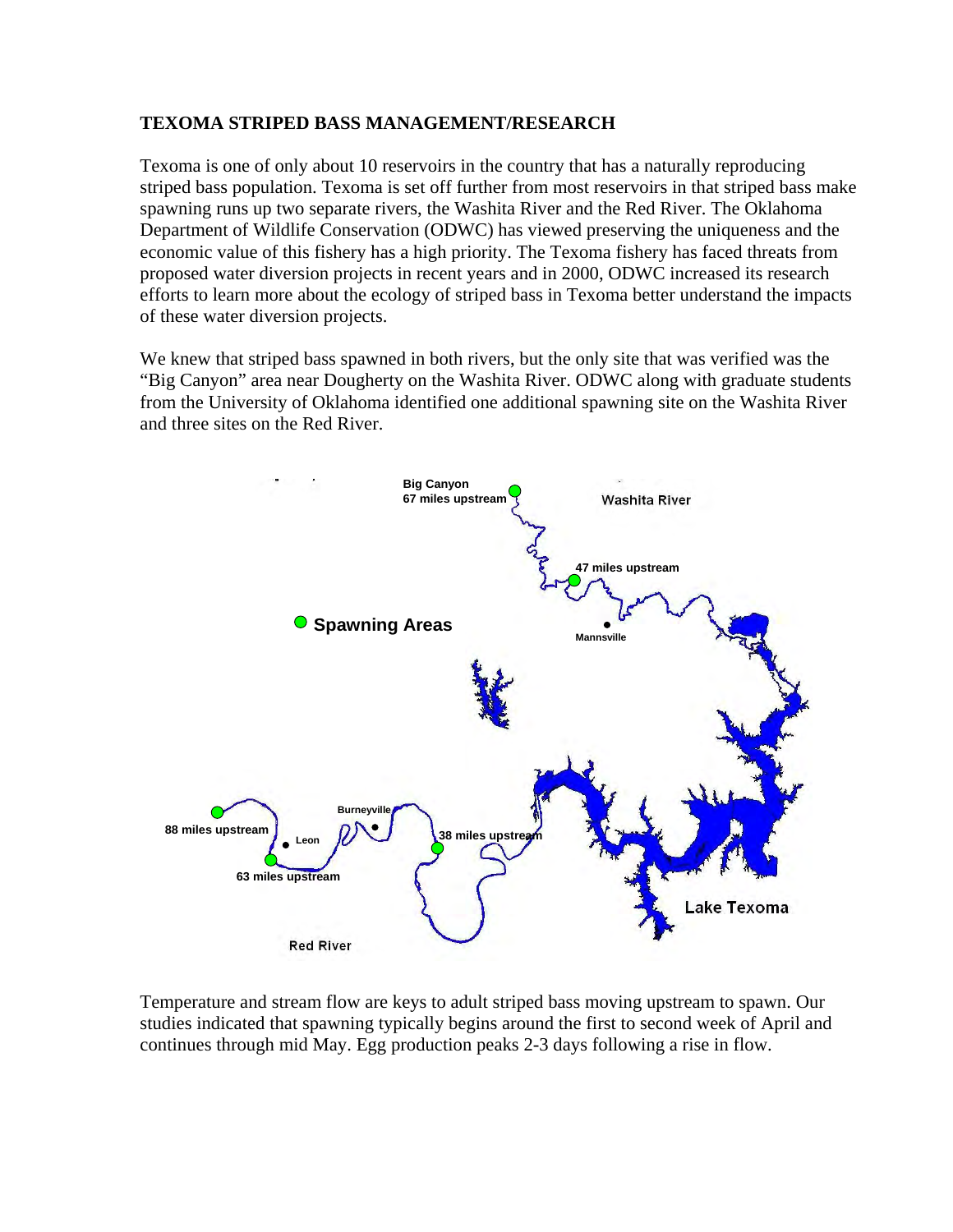

We typically see 2 to 3 pulses of eggs produced in each river, generally related to rises in the river due to rainfall.



We collected more eggs in the Washita River than in the Red River. However, this was more related to differences in the nature of the rivers than in the number of eggs in each river. The Washita River is a more channelized river than the Red River with the flow being confined within the banks. This made the nets that we used to collect striped bass eggs much more effective on the Washita River than the Red River. Because of the flow being confined within the banks of the Washita River, it also takes less flow in the Washita for striped bass to move up the river and spawn than it does in the Red River.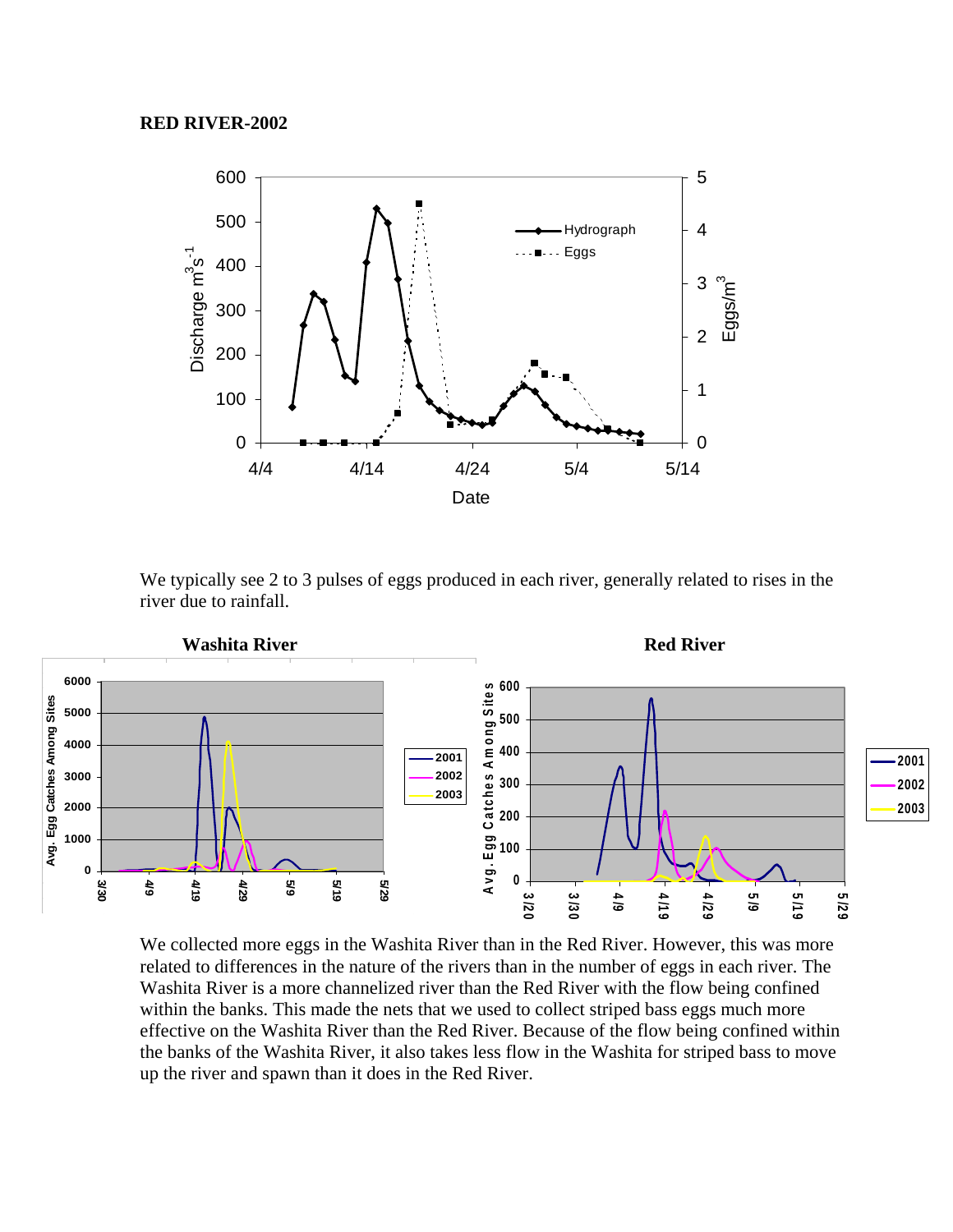ODWC has been monitoring juvenile striped bass abundance using seines annually (June) since striped bass were stocked in the late 1960's through the 1970's. Beginning in 2000 ODWC seining efforts increased to get a better idea of the differences in numbers of juvenile striped bass being produced in the Washita River arm and the Red River arm. 2000 and 2003 were years of relatively low spring flows. More juvenile striped bass were collected in the Washita River arm in those years. In years of normal to high spring flows, more juvenile striped bass were collected in the Red River arm. 2005 was an extremely dry spring resulting in poor spawns in both river systems. Fortunately, 2004 was an exceptional year for production of striped bass and should lessen the effect of the poor spawn in 2005 on angler catches.



Graduate students from Oklahoma State University, in conjunction with ODWC staff, conducted research on larval and juvenile striped bass diets and investigated over-winter survival of juvenile striped bass. Striped bass feed on plankton as larvae and small juveniles, switching to insects in mid summer. The size distribution of juvenile striped bass spreads out quickly.



a fish diet, primarily silversides, by midsummer. By fall, the smaller individuals continue to feed on plankton and insects, but the larger individuals continue to prey on fish, with shad supplementing silversides in the diet. These juvenile striped bass continued to feed throughout the winter and there was no indication of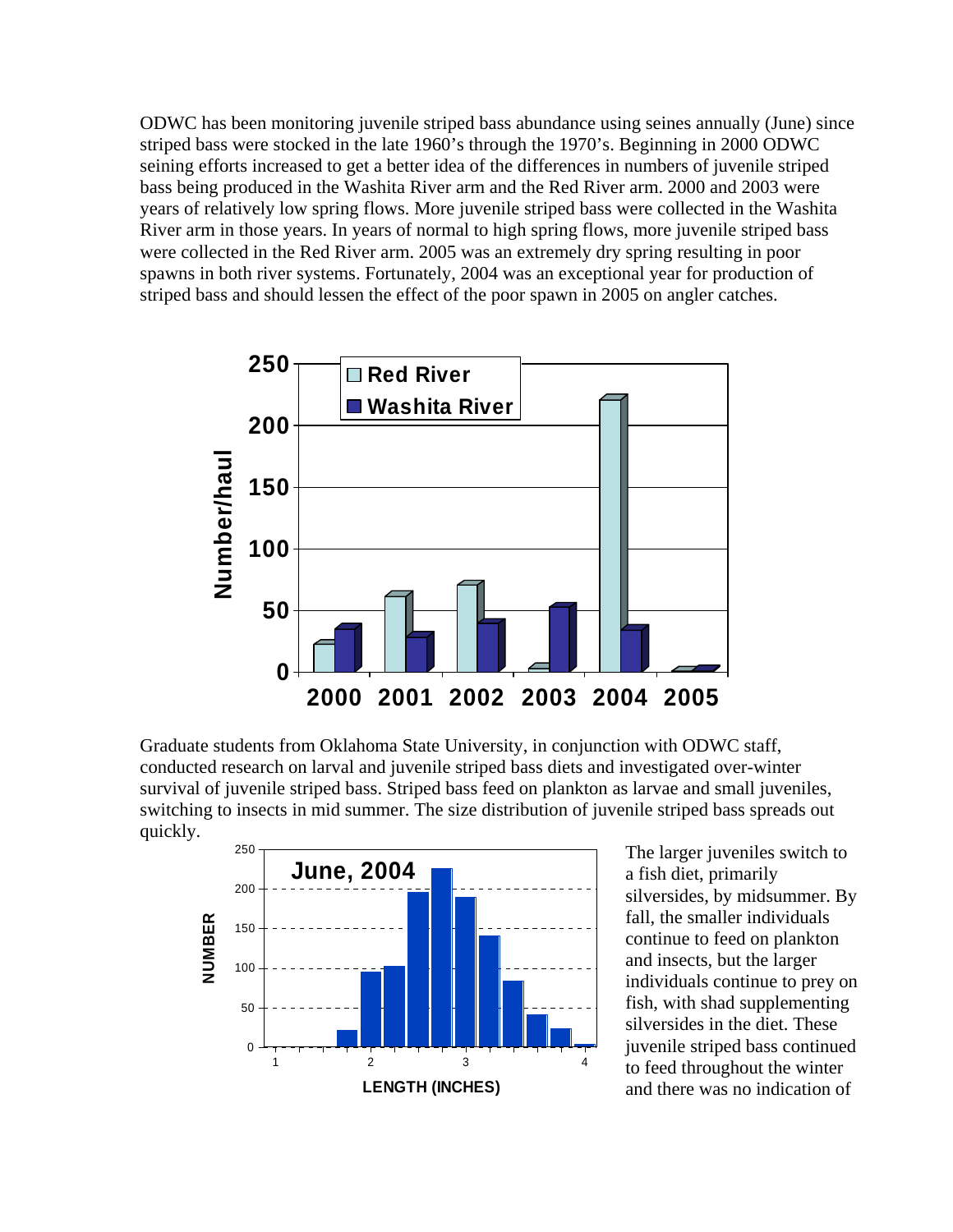mortality of these smaller striped bass as has been reported from other lakes around the country.

One of the primary questions we are hoping to answer with our research is "will adult striped bass that were spawned in either the Washita or Red Rivers return to that river to spawn or will they simply make their spawning run up whichever river they happen to be near?" Researchers from the University of Oklahoma Biological Station genetically analyzed juvenile striped bass from around the lake and, while genetic differences were found, these differences could not be related to one river system or the other. Researchers from Oklahoma State University have been looking at the chemistry of bony structures from juvenile striped bass and have shown some promising results in identifying differences in fish spawned in each river. This work is ongoing with the ultimate goal of being able to chemically identify the river of origin of adult striped bass collected on their spawning runs. This information has some ramifications related to the proposed water diversion projects. It has already been shown that low flows have a more negative effect on striped bass recruitment in the Red River than on the Washita River. If adult fish will return only to the river that they were spawned in, over the course of time, fewer adult striped bass will be available to run up the Red River to spawn.

Three rate functions determine the abundance and size structure of any fish population; recruitment (number of small fish produced each year), growth, and mortality (percent of the population that dies each year). Most striped bass populations across the country are maintained through stockings. As mentioned previously, Texoma is one of only about 10 lakes that have naturally reproducing populations of striped bass and Texoma is fairly unique in that recruitment occurs in two river systems. Because of recruitment from both the Red and Washita Rivers, Texoma's striped bass population is one of the most abundant in the country.

ODWC has aged striped bass from 3 of our last 4 winter gill-net samples. Growth rates of striped bass at Texoma are not as high as many of the other striped bass lakes which are supported by stocking. This is due largely to the high abundance of striped bass in Texoma. However, this high abundance allows ODWC and Texas Parks and Wildlife to provide some of the most liberal harvest regulations (10 fish daily creel/2 fish over 20 inches) of any striped bass fishery.

| LENGTH (inches) |      |      |      |                |
|-----------------|------|------|------|----------------|
| <b>AGE</b>      | 2003 | 2004 | 2006 | <b>AVERAGE</b> |
|                 | 7.3  | 7.7  | 8.1  | 7.7            |
| $\overline{2}$  | 13.7 | 14.1 | 13.2 | 13.7           |
| 3               | 17.9 | 18.0 | 20.0 | 18.6           |
|                 | 20.8 | 21.2 | 21.8 | 21.3           |
| 5               | 23.2 | 23.2 | 23.1 | 23.2           |
| 6               | 25.8 | 27.0 | 25.9 | 26.2           |
|                 |      | 29.0 | 28.0 | 29.5           |

Mortality rate is the last factor which determines the number and size of striped bass in Texoma. Estimates from ODWC's annual samples indicate that approximately 50% of the striped bass age 1 and older die every year. A 50% mortality rate is not unusual for sport fish populations. The average largemouth bass population has about a 40% mortality rate. The average mortality rate for blue catfish populations in Oklahoma is about 25%. Some crappie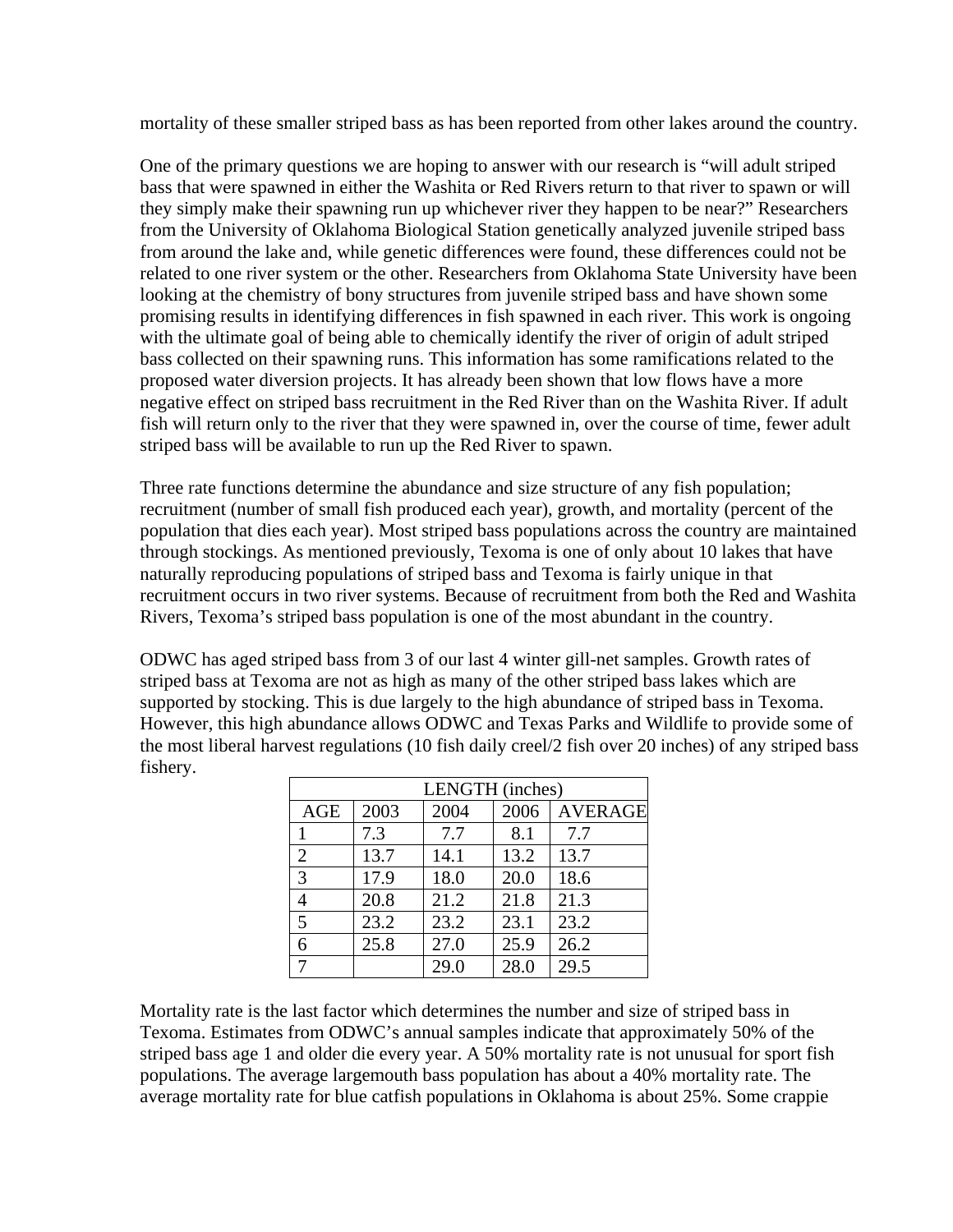populations have a mortality rate as high as 80%. Mortality can be broken down into two categories, natural and angler harvest. Natural mortality includes predation, starvation, disease, old age, and releases through the dam. Starvation is a significant mortality factor in years following threadfin shad winterkills. The summer following a threadfin shad winter kill, fish will be in poor condition and will not have the energy reserves to survive the winter. This will be reflected in the gill net catches the year following the shad kill. The last threadfin shad winterkill on Texoma was in 2000-2001. The graph below reflects a decrease in numbers in the 2002 gill-net sample. The bulk of the decline was in fish over 20 inches. Since then, the numbers have been steadily increasing. The 2004 year class was exceptionally strong and is now averaging 13" in length. Barring another threadfin kill and/or summer flooding, these numbers should continue to increase.



Angler harvest and catch and release mortality are also significant contributors to the 50% total mortality rate. Anyone who has fished Texoma has witnessed the number of boats fishing for striped bass. Approximately 200 full-time guides operate on the lake which far surpasses what most fisheries would support. However, because of high recruitment this level of harvest is needed to reduce the numbers of smaller (less than 20 inches) fish and keep the striped bass in balance with the shad population and maintain growth rates. Catch and release mortality of fish over 20 inches, particularly in the warm summer months, reduces the numbers of large striped bass available to the anglers. Studies have shown that as high as 50% of striped bass caught and released in summer will die. ODWC encourages anglers to move off schools of large fish once the 2 fish/person limit is reached. Large striped bass that are released, particularly in summer, should be "fizzed" by inserting a needle into the air bladder prior to release.